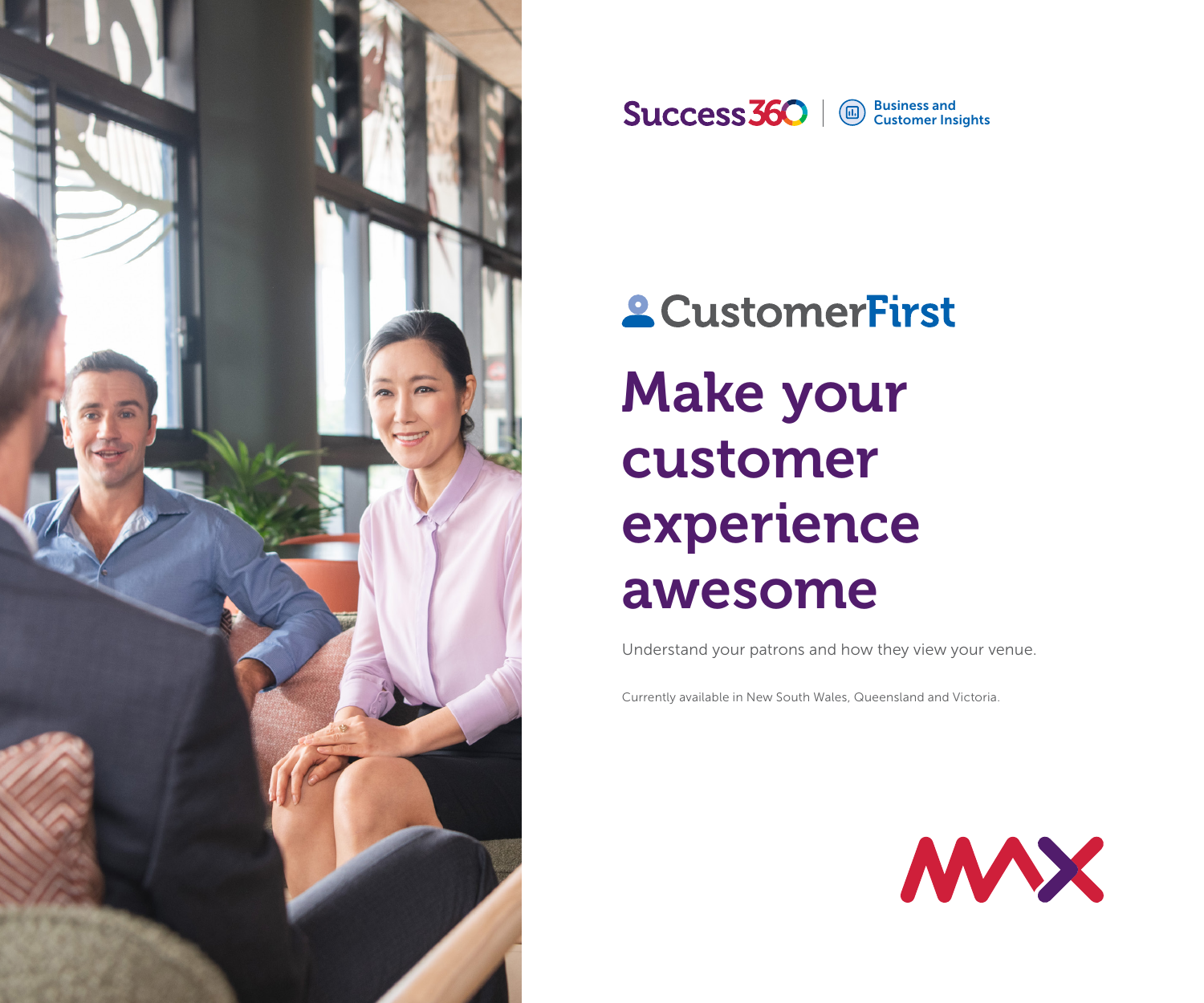# **Success 360**

Success360 is our unified approach to better business. It's how MAX helps Australia's pubs and clubs achieve success every day.

Our solutions strengthen your gaming operations and deliver value to every part of your business. We've got everything you need, all in the one place.



# Designed to help you grow your business by understanding your customers better

Creating great experiences for your customers means using their voice to make smart choices. It's how your venue can help ensure your patrons keep coming back.

CustomerFirst provides you with the opportunity to look at your venue experience from your members' perspective, along with helping you and your team maximise your offers such as the facilities you provide, the promotions you activate and the atmosphere you create.

We manage the end-to-end delivery of customer research through an industrydeveloped survey, providing insights and opportunities for improvement with the aim to generate repeat visitation and greater loyalty.

Our program runs twice a year to give you the option to participate during a period that best aligns with your overall strategic planning. CustomerFirst gives you the ability to benchmark your performance so you can measure your customer experience against the industry.

### CustomerFirst works for your:



### Business

Inform your strategic direction, and improve your business operations

## Frontline Team

Motivate and coach your team, and celebrate great customer service



## **Customers**

Keep them coming back again and again, by improving your venue experience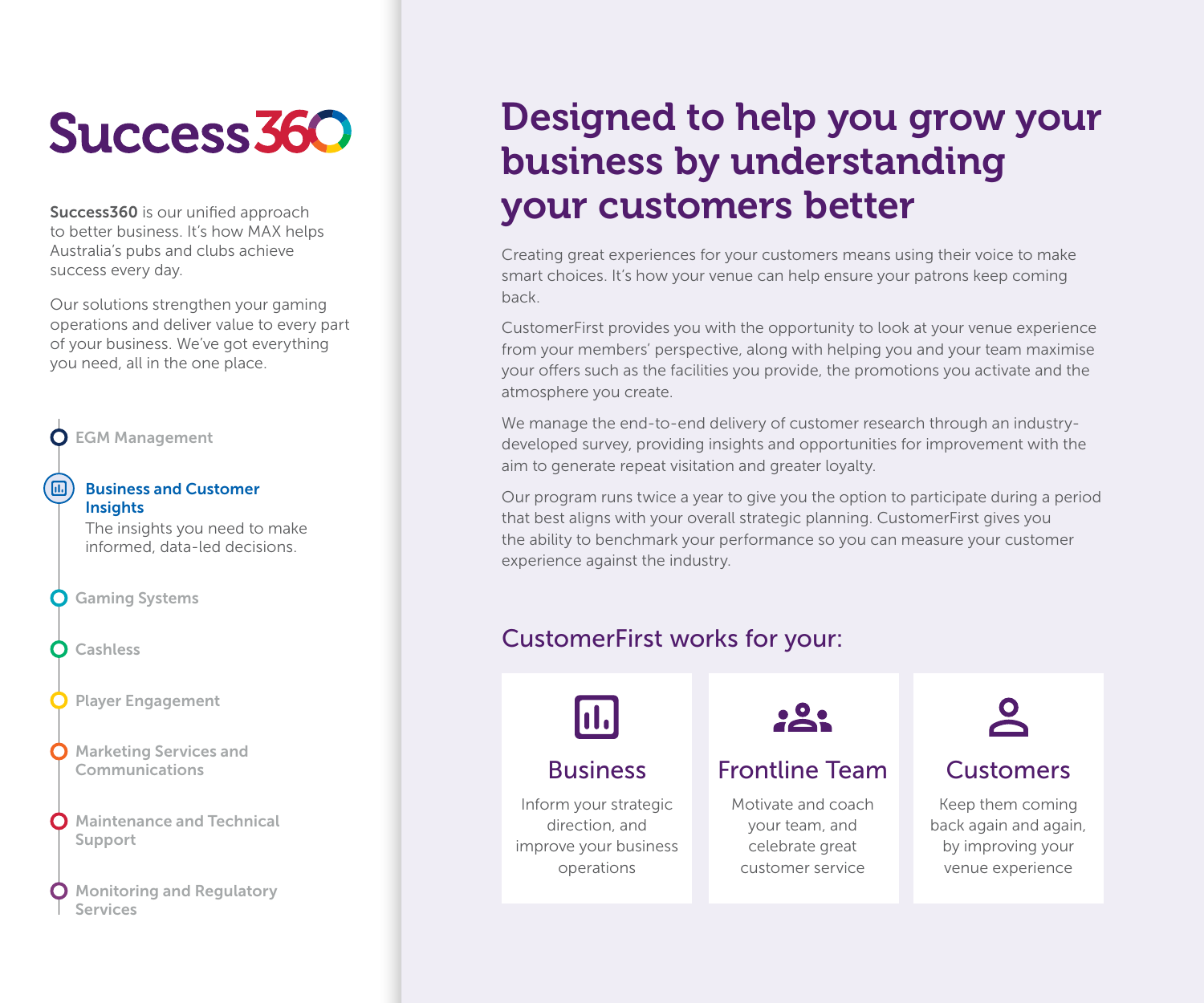

Our four-stage approach creates an opportunity for you to improve your customer experience:

### Listen

Give your customers a voice to express their thoughts on what your venue does well and where you can improve.

### Understand

Provide holistic understanding of individual customer experiences, helping to reveal pain points or positive experiences about your venue.

### Act

Turn customer insights into real action and enhance your in-venue experience.

### Communicate

Show your customers you have listened by communicating changes that have been made based on feedback you've received.

We've designed CustomerFirst to understand how your patrons feel about their whole-of-venue experience. CustomerFirst is the simplest way to gather, understand, and act on customer feedback. Using global metrics such as the Net Promoter Score (NPS), customer satisfaction and visitation driver analysis CustomerFirst can provide you with the important insights you need to expand and improve your offer.

Our survey covers six core categories that can be tailored to your individual venue proposition



Overall Venue Sentiment



Venue **Facilities** 



Service Levels

Employees and



Gaming Room

ΨQ

Food and Beverage Offer

Loyalty Program